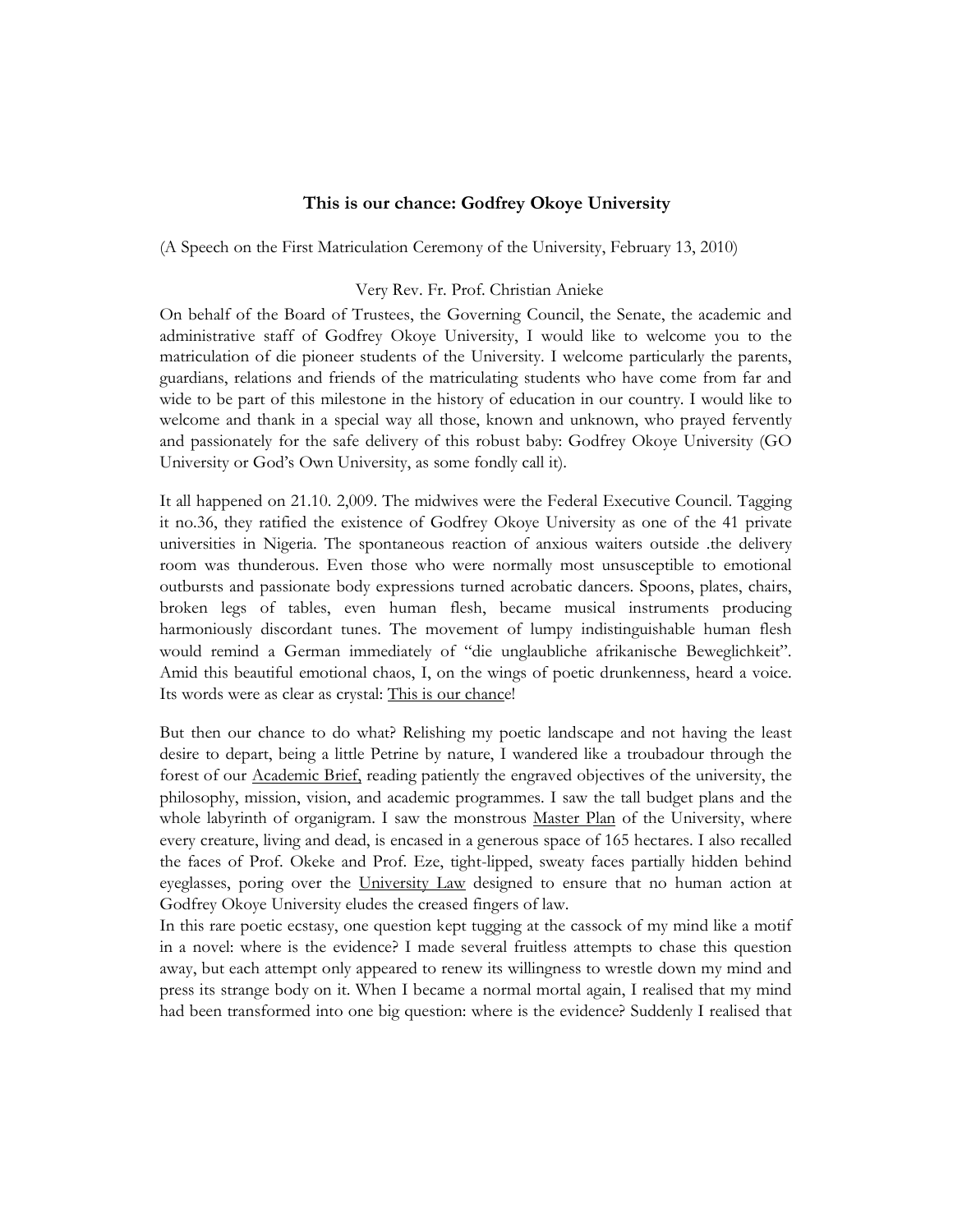this is our chance to ask this question. Certainly, Godfrey Okoye University is our chance to ask this question.

One thing has become very clear to me in the course of my introspection: the question "Where is the evidence?" is the one question that can carry the burden of our objectives, philosophy, mission and vision without wobbling like Meka after a visit to Mama Titi's to drink the strong local gin. It is also a question that will keep the university focused on its primary role in society: research. One thing has to be clear: where is the evidence? does not dissolve into types of philosophical soups of our generation: empiricism, positivism, rationalism, Kantianism, idealism, realism, naturalism, existentialism, utilitarianism, pragmatism, nihilism, transcendentalism, etc. This question is also not a resonance of the utilitarian philosophy of Gradgrind and Bounderby in Dickens's Hard Times with the fanatical insistence on "facts and nothing but facts". It is simply a question about rational foundations for verification and verifiability; It is the establishment of common grounds for an objective discourse. Only the establishment of rational foundations for dialogue will wrestle knowledge away from fanaticism and cultism. And this is what a university does...

A university is certainly not a place where cheap, plagiarised handouts are sold; nor is it a place where a lecturer's claim of authorship is no more than a clever, roguish act of removing the name of the rightful author, replacing it with his own, and selling it at barbarous prices. It is also not a place for the so-called odious"sorting." the horrendous mortal sin of using cash or flesh to buy marks or grades. Nor can a university be a place where pseudo-science is promoted and promulgated on the craggy altar of cultism. A university has one major role: research. Since the meat of research is experimentation and verifiability, the question "where is the evidence?" should be like the biblical pillar of fire guiding students and lecturers to the promised land of solid research and knowledge.

Evidence of being guided on the wings of our question is that a university lecturer brings live plants to lecture rather drawing plants that can easily be shown, touched and analysed. Where is the evidence? forbids drawing computers to teach computer hardware rather using one of the old computers lying in every nook and cranny of jur country. Where is the evidence? as a guide will make it impossible for someone vno cannot change a little electric bulb to graduate as an electrical engineer. Where is the evidence? as a programme will make it impossible for someone to become a graduate of computer science without being able to install simple programmes on a computer. In fact, what I think the university can do is to bring our people back to scientific thinking rooted in the question "where is the evidence?"

Godfrey Okoye University, you are our chance to ask and make people ask this question. My dear matriculating students, your university will make you ask this one fundamental question and lead you to appreciate all the colours and contours of this question in the pursuit of your